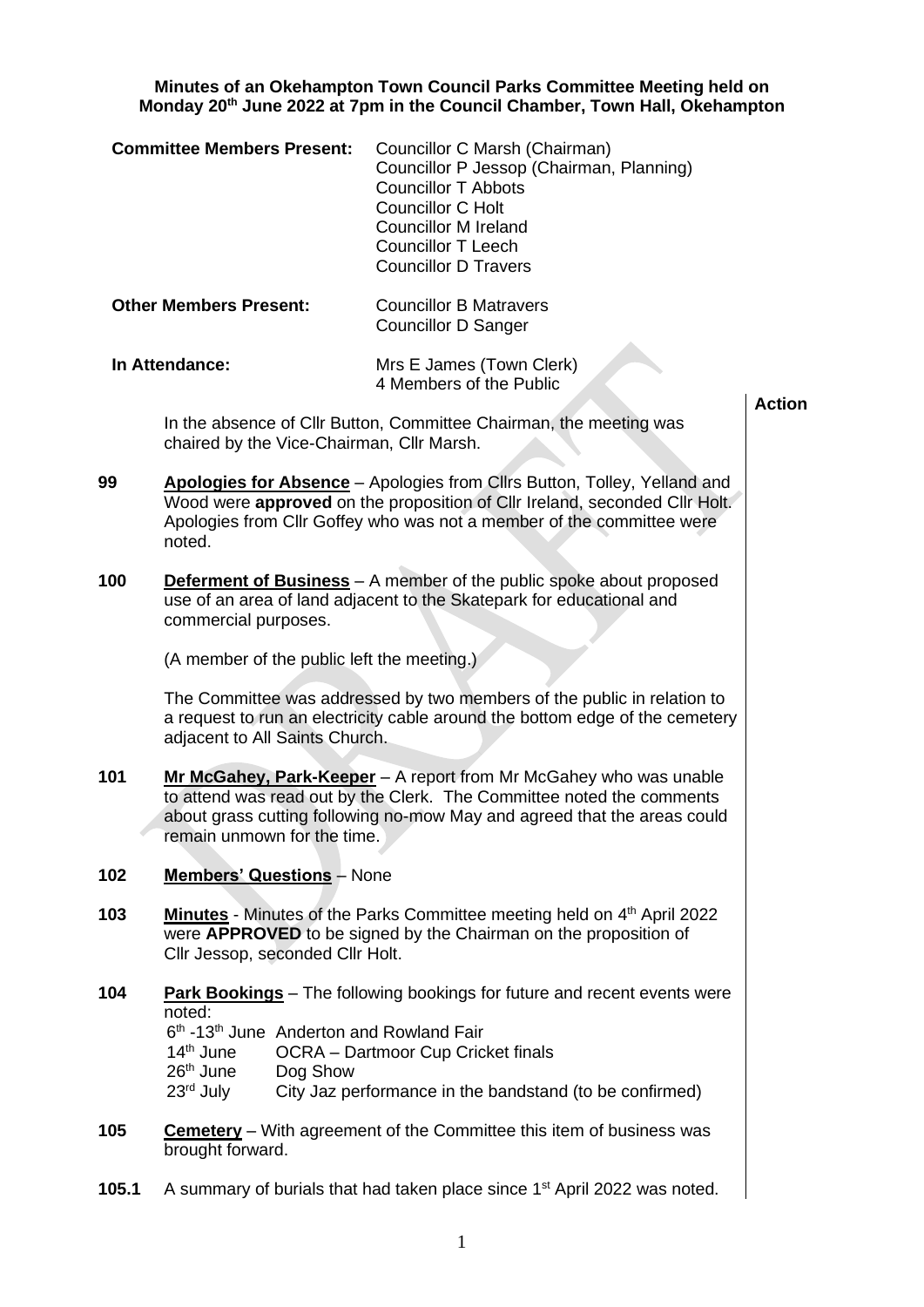| 105.2        | The Committee noted that annual routine inspection of the memorial stones<br>in line with the Memorial Management Policy would be taking place in<br>August.                                                                                                                                                                      |                       |
|--------------|-----------------------------------------------------------------------------------------------------------------------------------------------------------------------------------------------------------------------------------------------------------------------------------------------------------------------------------|-----------------------|
| 105.3        | A request for permission to route an electric cable around the public<br>bridleway end of the cemetery was considered.                                                                                                                                                                                                            |                       |
|              | On the proposition of Cllr Jessop, seconded Cllr Travers, it was<br><b>RESOLVED</b> to suspend Standing Orders to permit a member of the public<br>to speak.                                                                                                                                                                      |                       |
|              | A member of the public advised that the trench would be one metre deep as<br>required by Western Power.                                                                                                                                                                                                                           |                       |
|              | On the proposition of Cllr Abbots, seconded Cllr Leech, it was RESOLVED<br>to reinstate Standing Orders.                                                                                                                                                                                                                          |                       |
|              | On the proposition of Cllr Marsh, seconded Cllr Abbots it was RESOLVED<br>to give permission for a power cable to be routed around the bottom end of<br>the cemetery as indicated in the correspondence received and that a<br>Wayleave be arranged with the relevant parties.                                                    | <b>Clerk</b>          |
| 106<br>106.1 | Dog and General Waste Bins<br>It was noted that Okehampton Hamlets Parish Council were investigating<br>the possibility of the provision of an additional dog waste bin in the<br>Chichacott Road vicinity. The Clerk was requested to establish the<br>potential location of the bin prior to the next meeting of the Committee. | <b>Clerk</b>          |
| 106.2        | A request for a dog waste bin in Clapps Wood was considered. On the<br>proposition of Cllr Jessop, seconded Cllr Ireland it was RESOLVED to<br>agree to the provision of a new general waste bin at the Westbridge Close<br>end of the area, subject to WDBC being able to collect the waste.                                     | <b>Clerk</b>          |
| 106.3        | The Clerk reported that a register of bins and benches owned by the<br>Council and others was being compiled but that it was not a high priority<br>piece of work. Mrs Ellis would be assisting with this project over the<br>summer with the aim of completion in the autumn.                                                    | Clerk/<br>Ass. Clerk  |
| 107<br>107.1 | <b>Correspondence from Residents</b><br>Correspondence and the Clerk's report in relation to request for a bench in<br>Station Road and about public toilets was considered.                                                                                                                                                      |                       |
|              | DCC Highways had advised the pavements in Station Road were not wide<br>enough to accommodate a bench. No further action was agreed to be<br>taken with respect to the bench.                                                                                                                                                     |                       |
|              | Public toilets were available in Parklands Leisure Centre which would be<br>identified on new park signage that was being progressed for Simmons<br>Park.                                                                                                                                                                         |                       |
|              | On the proposition of Cllr Jessop, seconded Cllr Ireland it was RESOLVED<br>to investigate public toilet signage throughout the town and to consider tree<br>crown raising and other work to council owned trees in Fairplace Garden by<br>the toilets to make them more visible.                                                 | Clerk/<br>Park-keeper |
| 107.2        | A request to fence in all the play equipment in Simmons Park, in addition to<br>that for younger children which was already enclosed, was considered. It<br>was noted that it would be costly and was not budgeted. Concerns that                                                                                                 |                       |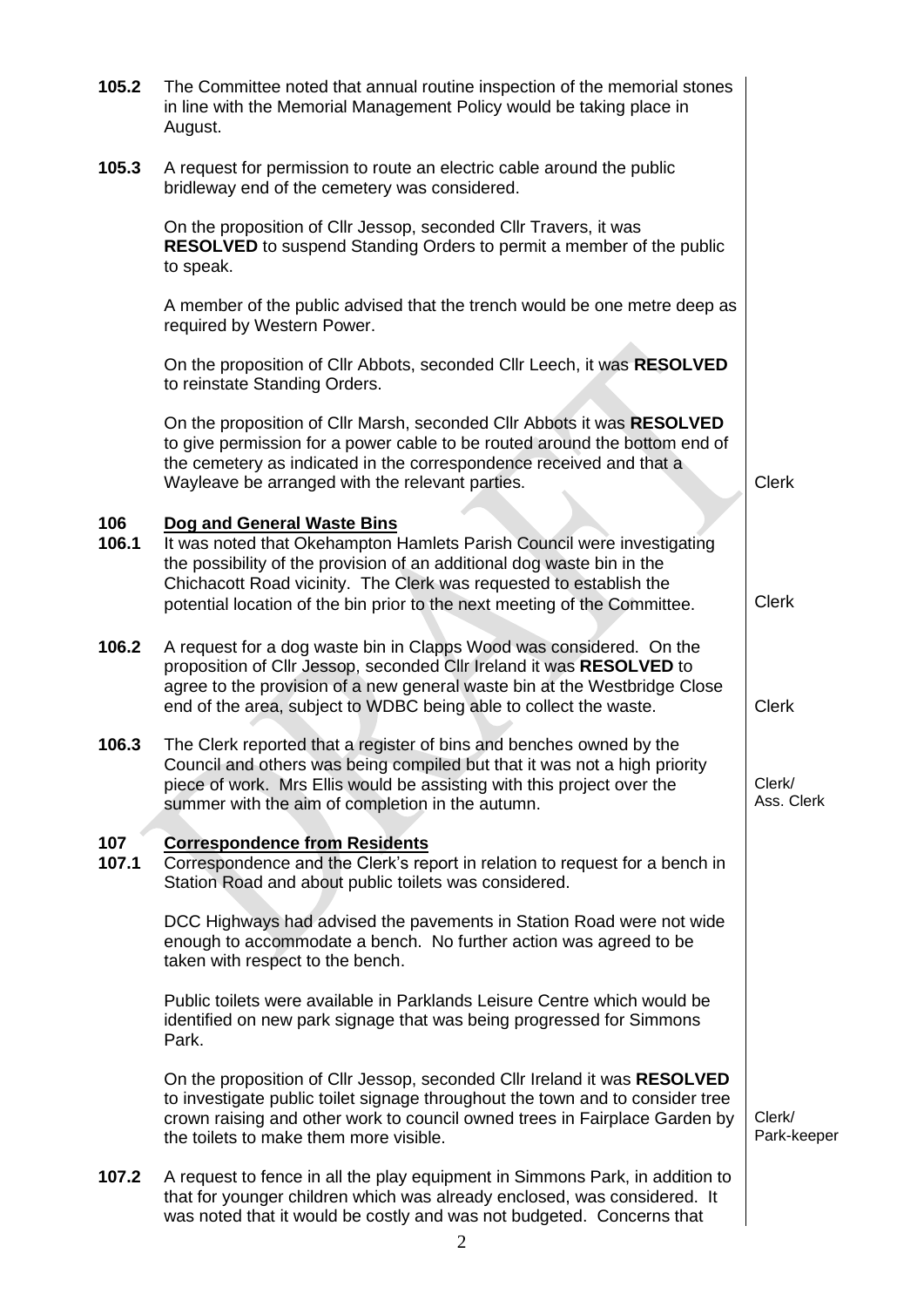|              | fencing was encroaching on areas in and around the park were raised No<br>action would be taken.                                                                                                                                                                                                                                                                                                                                                                                                                                                                                                                         | <b>Clerk</b> |
|--------------|--------------------------------------------------------------------------------------------------------------------------------------------------------------------------------------------------------------------------------------------------------------------------------------------------------------------------------------------------------------------------------------------------------------------------------------------------------------------------------------------------------------------------------------------------------------------------------------------------------------------------|--------------|
| 108          | <b>Simmons Park Information Boards</b> - The Clerk reported that grant<br>applications had not been successful but that another was about to be<br>submitted. On the proposition of Cllr Jessop, seconded Cllr Ireland it was<br><b>RESOLVED</b> to go ahead with the purchase and installation of the<br>information boards without the additional side panel to the larger board<br>unless grant funding was obtained. This was subject to the consent of<br>Fields in Trust and planning consent. This action would reduce the overall<br>cost to approximately £200 over the budget, subject to any price increases. | <b>Clerk</b> |
| 109          | <b>Bus Shelters</b> – Further information received in relation to an advertising<br>request was considered. On the proposition of Cllr Leech, seconded<br>Cllr Jessop, 1 against, it was RESOLVED to reject the request on the<br>grounds that at the end of the 4 year contract the Council may be left<br>without any bus shelters and incur additional cost for their replacement.                                                                                                                                                                                                                                    | <b>Clerk</b> |
| 110          | Parklands Leisure Centre - The Clerk and Cllr Marsh reported that a<br>useful and productive meeting had been held with Fusion Managers and<br>WDBC. The Clerk advised that the draft lease was expected to be received<br>in the near future for consideration by Simmons Park Trustees.                                                                                                                                                                                                                                                                                                                                |              |
| 111          | Tennis Club Agreement - The Clerk reported that the agreement had not<br>been terminated correctly in 2017 when the Council's involvement had<br>ceased. In order that this be finalised and correctly dissolved she was<br>attempting to arrange a meeting between all parties when the<br>documentation could be signed.                                                                                                                                                                                                                                                                                               |              |
| 112          | <b>Drinking Water Fountain</b> – Cllr Marsh suggested that a bequest made to<br>the Council specifically for a project in Simmons Park could be used to<br>provide drinking water fountains, subject to agreement of the family. On<br>the proposition of Cllr Marsh, seconded Cllr Abbots it was RESOLVED to<br>investigate the feasibility of the project including ongoing maintenance costs<br>and winter protection.                                                                                                                                                                                                | <b>Clerk</b> |
| 113          | <b>Parks Office Electric</b> – The Clerk advised that investigation had revealed<br>high consumption was due to the pond pumps and heating system. Shading<br>from trees meant it would not be possible to install solar panels. Options for<br>replacement of the heating system would be investigated.                                                                                                                                                                                                                                                                                                                 | <b>Clerk</b> |
| 114          | Volunteer Group - It was agreed that the Clerk investigate the feasibility of<br>creating a volunteer group for Simmons Park and also extending the<br>opportunity to local groups including ORIG.                                                                                                                                                                                                                                                                                                                                                                                                                       | <b>Clerk</b> |
| 115          | Fields in Trust 'Have a Field Day' - It was agreed that the Council should<br>have some involvement in the event that had been hosted in recent years<br>by OCRA on the Council's behalf.                                                                                                                                                                                                                                                                                                                                                                                                                                | <b>Clerk</b> |
| 116          | Payment of Invoices - There were no payments for approval.                                                                                                                                                                                                                                                                                                                                                                                                                                                                                                                                                               |              |
| 117<br>117.1 | <b>Reports of Council Working/Task and Finish Groups -</b><br>Cemetery Management - The Clerk advised that investigation into the<br>purchase of land for future cemetery use was progressing and was to be<br>discussed later in the meeting within Part 2 for contractual reasons.                                                                                                                                                                                                                                                                                                                                     |              |
| 118          | <b>Members' Reports and Requests for Agenda Items -</b>                                                                                                                                                                                                                                                                                                                                                                                                                                                                                                                                                                  |              |